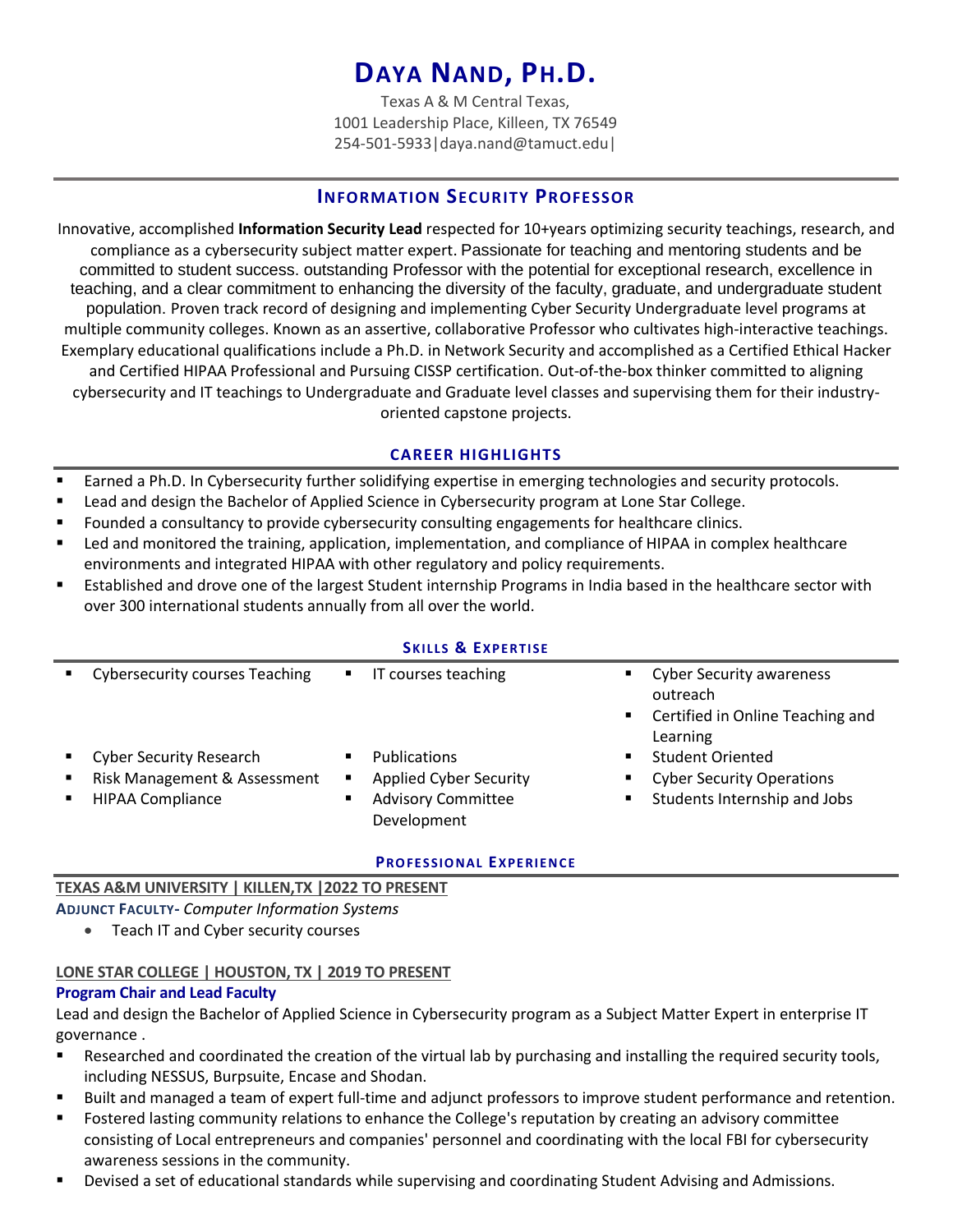#### Daya Nand, PhD, Resume – Page 2 Phone | Email

- **■** Generated increased interest in the Cybersecurity program by partnering with the Marketing team and local media, resulting in enrolling and teaching 171 Students in the program within a year of implementation.
- Established a security Club for security Students, "Ethical Hackers Club"
- Established Mentor/Mentee partnership program with ISSA (Information System Security Association[https://www.issa.org\)](https://www.issa.org/)

# University Of Houston |Victoria ( Campus)|Fall 2021 to 2022

#### **Adjunct Professor**

Teach Network Management courses to Katy and Victoria Campus.

# **ODESSA COLLEGE | ODESSA, TX | 2015 TO 2019**

#### **Professor, Program Management**

Developed and facilitated Cybersecurity classes for the Law Enforcement department, including conducting a cybersecurity awareness session with the local FBI team and a seminar on HIPAA for Texas Tech-based physicians.

- Coordinated with CISCO to spearhead the development and implementation of a networking lab for the College.
- **E** Ensured high-quality staff by recruiting, selecting, orienting, and training employees.
- **■** Improved cybersecurity practices by partnering with the IT department to develop security policies for the College.
- Taught Undergraduate level IT courses

#### **ADVANCED E-SOLUTIONS PVT LTD | MIDLAND & ODESSA, TX | 2007 TO 2010; 2018 TO PRESENT HIPAA Security Consultant | 2018 to Present**

Founded a consultancy to provide cybersecurity consulting engagements for healthcare clinics.

- Conducted security risk assessments and built scalable, repeatable, and transferrable security and compliance management processes to the clinic's long-term goals.
- Led and monitored the training, application, implementation, and compliance of HIPAA in complex healthcare environments and integrated HIPAA with other regulatory and policy requirements.
- **EXECUTED And Increase in clientele as a subject matter expert on information security, HIPAA security, risk, and** compliance to develop information security policies, standards, and guidelines.

# **GAP MEDICS | INDIA & UK | 2010 TO 2013**

# **Program Manager**

Established and drove one of the largest Student internship Programs in India based on the healthcare sector with over 300 international students annually from all over the world.

- Devised and implemented programs of continuous improvement and guided complex management initiatives.
- Advanced the organization's efficiency and security by introducing modern toolsets and capabilities.
- Provided a realistic overview of risks and threats in the healthcare environment while managing the process of gathering, analyzing, and assessing the current and future threat landscape.
- Ensured interns' successful program completion by providing safe accommodation, internships with hospitals, and visas while coordinating with local authorities.

#### EDUCATION

**Jodhpur National University, India: 2014** *PhD in Network Security*

**University of East London, England-2006** *Master of Science in Cybersecurity*